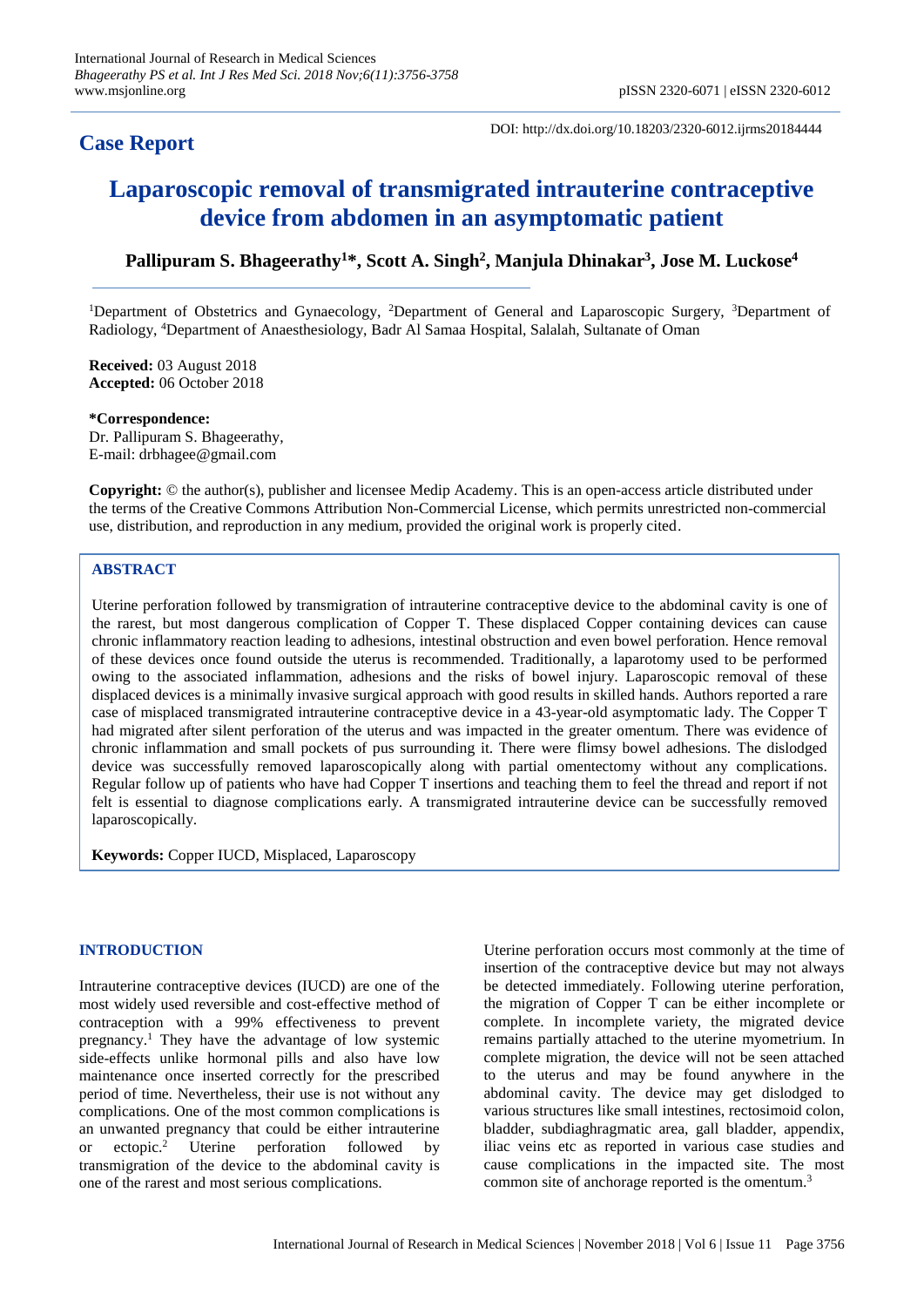Once a displaced Copper T is detected, retrieval is recommended to prevent the psychosomatic symptomatology that are commonly associated with migrated devices as well as to prevent future grave complications like intestinal obstruction. <sup>4</sup> Laparotomy is conventionally done in view of dense adhesions and anticipated bowel involvement. Colpotomy, hysteroscopy, cystoscopy, laparoscopy are the various other surgical options reported depending upon the position of the displaced device, the degree of adhesions, major organ involvement and the availability of surgical expertise.

Authors reported a case of transmigration of Copper IUCD into the peritoneal cavity, which is a very rare, but serious complication of this mode of contraception. It was managed successfully by laparoscopic removal of IUCD with partial omentectomy as it was embedded in the greater omentum.

#### **CASE REPORT**

A 43-year-old P3L3 lady of French Nationality presented to the Gynaecology outpatient department for a routine Pap smear screening. Patient had 3 prior normal deliveries and her last child birth was 4 years ago. Patient had a Copper T inserted from her hometown 6 weeks after the delivery and did not have any follow up evaluation after that to confirm its position. She did not have pain abdomen, bladder or bowel symptoms. She had no other medical or surgical co-morbidities.

On speculum examination, the thread of Copper IUCD was not visualised. A transvaginal ultrasound scan was done which failed to show IUCD inside the uterine cavity. A detailed ultrasound of abdomen and pelvis revealed a linear echogenic foreign body in the left iliac fossa at the level of pelvic brim with a well-defined fluid collection seen around it. An X-ray anteroposterior view of abdomen and pelvis with uterine sound in-situ showed the Copper T lying outside the uterine cavity in the abdomen close to left pelvic brim (Figure 1). An X-ray lateral view was also taken (Figure 2) to confirm the location of misplaced Copper T. The need for surgical removal of the migrated IUCD by laparoscopy, chances of injury to bowel, bladder and great vessels in case of IUCD invasion of the above organs, the possibility of conversion to laparotomy in the event of dense adhesions were explained to the patient.

Patient underwent an elective 3 port laparoscopy under general anaesthesia with a 10mm port 3cm above the umbilicus and 2 other 5mm working ports in each iliac fossa. The tail of the Copper T was seen protruding from the greater omentum. The IUCD was buried in the omentum with abscess formation around the stem of the Copper T. There was omental caking at that site and flimsy adhesions to the bowel. Uterus, both ovaries and fallopian tubes appeared normal. The uterine perforation would have probably healed by then and was not visible.



**Figure 1: X-ray abdomen and pelvis ap view with uterine sound insitu showing Copper T near left pelvic brim.**



**Figure 2: X-ray lateral view.**



**Figure 3: Copper T with omental granuloma.**

The omental granuloma along with the embedded Copper T was excised after releasing the adhesions and the specimen (Figure 3) was retrieved through the 10mm port. The postoperative period was uneventful and she was discharged in a stable condition after 24hours. The histopathology was reported as omentum with fibrosis and chronic inflammation due to impacted Copper T with no evidence of actinomyosis, tuberculosis or malignancy.